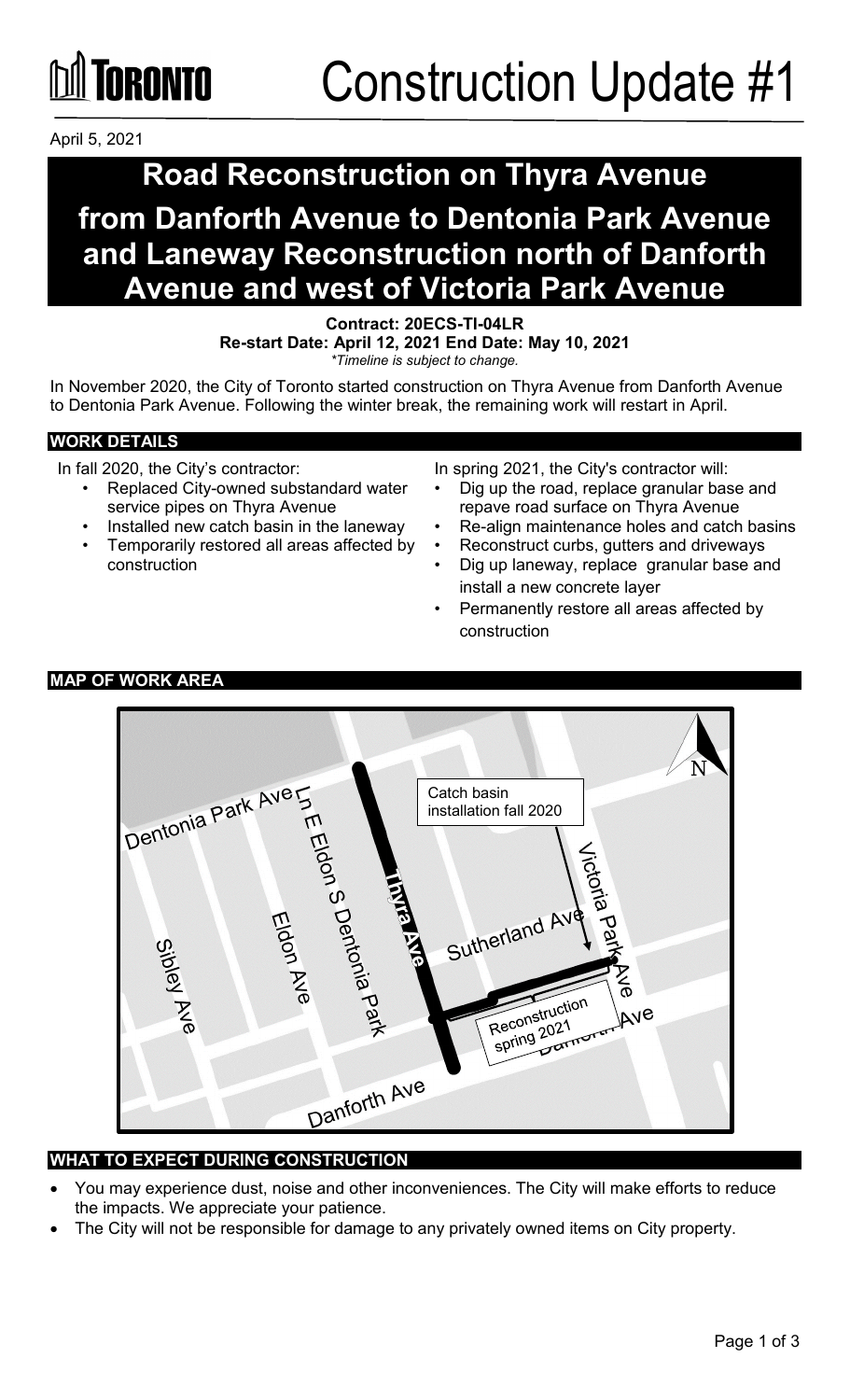## **DA TORONTO**

# Construction Update #1

| <b>Work Hours:</b> Work will take place from 7 a.m.to 7 p.m., Monday to Friday, with<br>work after hours and on weekends as required.                                                                                                                                                                                                                                                                                                                                                                                                                                                                                                                                                                                                                                                                                             |  |
|-----------------------------------------------------------------------------------------------------------------------------------------------------------------------------------------------------------------------------------------------------------------------------------------------------------------------------------------------------------------------------------------------------------------------------------------------------------------------------------------------------------------------------------------------------------------------------------------------------------------------------------------------------------------------------------------------------------------------------------------------------------------------------------------------------------------------------------|--|
| <b>Physical Distancing:</b> There are times when contractors need to communicate<br>with homeowners about what is happening on-site. This could be about driveway<br>access, water shut offs, pre-construction inspections, and site restoration work<br>(landscaping, installing pavers etc.). Contractor's staff will be identifiable by their<br>high-visibility clothing and will maintain physical distancing.                                                                                                                                                                                                                                                                                                                                                                                                               |  |
| <b>Site Safety:</b> Workers on site are responsible for the work assigned to them. If you<br>have construction questions or an issue on site – ask to be directed to the site<br>inspector. If the site inspector is unavailable, contact the person listed at the end<br>of this notice.                                                                                                                                                                                                                                                                                                                                                                                                                                                                                                                                         |  |
| Important information for owners of sprinkler systems / heated driveways<br>and private landscaping features. Property owners should remove items<br>located within City property limits (boulevard) to avoid damage.                                                                                                                                                                                                                                                                                                                                                                                                                                                                                                                                                                                                             |  |
| This includes items such as landscaping (plants and pavers), decorative objects,<br>sprinkler systems or heated driveways. If you have a sprinkler system or heated<br>driveway, please contact the Project Manager listed below.                                                                                                                                                                                                                                                                                                                                                                                                                                                                                                                                                                                                 |  |
| <b>Telephone and Internet Services:</b> This work may affect phone and internet<br>cables for individual properties that aren't buried deep below the sidewalk. The<br>contractor will coordinate with utility companies to minimize disruption. Residents<br>who find their service has been disrupted should contact the Field Ambassador<br>and notify their phone or internet service provider.                                                                                                                                                                                                                                                                                                                                                                                                                               |  |
| <b>Road and Sidewalk Access:</b> In order to complete the work in a safe manner,<br>there will be road and sidewalk restrictions within the work zone. Access for<br>emergency vehicles will be maintained at all times.                                                                                                                                                                                                                                                                                                                                                                                                                                                                                                                                                                                                          |  |
| <b>Driveway Access:</b> The contractor will notify you of any temporary restrictions to<br>your driveway access. If your property has two entrances, one entrance will be<br>kept open at all times.                                                                                                                                                                                                                                                                                                                                                                                                                                                                                                                                                                                                                              |  |
| <b>Traffic Management:</b> Road users should expect delays and increased traffic on<br>nearby main and side streets. Motorists are reminded that bicycles and cars will<br>be sharing the lane. When driving, please be mindful of vulnerable road users.                                                                                                                                                                                                                                                                                                                                                                                                                                                                                                                                                                         |  |
| Traffic on Thyra Avenue will be open to local traffic only. A full road closure<br>will be required for road excavation and paving, notice will be provided.                                                                                                                                                                                                                                                                                                                                                                                                                                                                                                                                                                                                                                                                      |  |
| Parking: This project will affect on-street parking. Parking in the active work zone<br>is not permitted as space is needed for construction equipment and materials. If<br>your parked vehicle affects construction work, it will be relocated with no charge to<br>the owner. Please call 416-808-2222 for its location.                                                                                                                                                                                                                                                                                                                                                                                                                                                                                                        |  |
| Parking Violation Notice: If parking enforcement is called to a street, officers<br>must issue a yellow parking violation notice (ticket) to vehicles in violation of<br>parking by-laws. If you receive a yellow notice during this construction work, do<br>the following within 15 days of the notice date:<br>1) Contact the site inspector or person listed on the Construction Notice and give<br>them the yellow notice number.<br>2) Dispute the parking violation notice online or in person following the process<br>listed on the back of the parking violation notice.<br>You may use this construction notice as part of the explanation of why the<br>violation should be cancelled. Please note: violation notices cannot be<br>cancelled if vehicles are parked in illegal parking spots (i.e. in front of a fire |  |
| hydrant or in no parking zones).                                                                                                                                                                                                                                                                                                                                                                                                                                                                                                                                                                                                                                                                                                                                                                                                  |  |